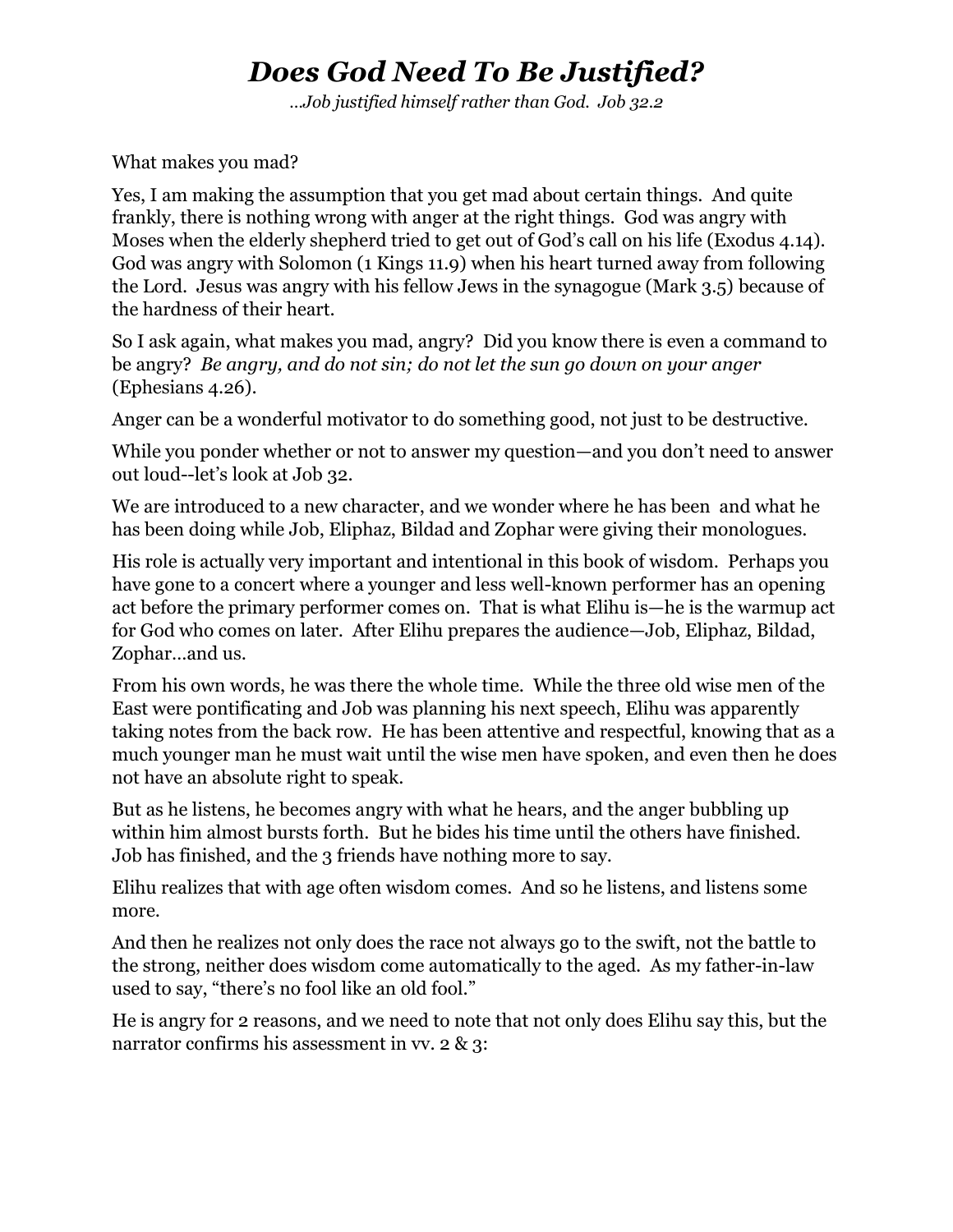*He burned with anger at Job because he justified himself rather than God. He burned with anger also at Job's three friends because they had found no answer, although they had declared Job to be in the wrong.* 

He is angry with Job, because Job has spent his time justifying himself –declaring himself to be righteous—rather than declaring God to be in the right. And he is angry at the 3 wise men of the East because they declared Job to be in the wrong yet in their wisdom they could not come up with a good answer for him.

Elihu reminds me of the scholar in the back row of a classroom with his hand up, waving frantically, all but falling out of his seat waiting to be called on while the teacher calls on his classmates who, one after the other, do not know the answer to her question.

He is bubbling over, and cannot restrain himself anymore.

The three wisemen early on came to the errant conclusion that Job must have sinned for such calamity to have come upon him—the loss of wealth and income, the loss of all his children, then the loss of his health, and ultimately the loss of his reputation.

But as we have noted in previous weeks, they are working with a poor understanding—a narrow understanding—of the Retributive Principle. There are clearly other reasons for a person to suffer ill than just one's own sin, in the same way that the sun shines on, and the rain falls on, the just and the unjust alike.

Their narrowness and judgmental approach as earned them not only Job's frustration, but now Elihu's anger. And in that righteous anger, he rebukes them in his speech as not being very wise at all.

But it is as though he has to push them aside first before he can get to the one who really irks him, Job himself. For as we come to 33.12, after restating Job's own words about his uprightness, he then states, *Behold, in this you are not right. I will answer you, for God is greater than man.*

At first you are probably thinking that Elihu is stating the obvious—yes, of course God is greater than man. Greater in wisdom, intellect, power, majesty, glory, age—any number of ways.

But that is not what he is about here. He is not wanting us to fix our minds on something so obvious.

Rather, he is directing Job's attention—and ours—to the fact that no matter how much we try to justify ourselves, the justification of God is infinitely better grounded. Remember, that is why he is angry at Job in the first place—because he justified himself rather than justifying God.

Both believers and unbelievers fall into this category.

The unbeliever says that if God is so good and loving, why is there evil in the world, and more to the point, why am I suffering? I don't deserve to suffer like this.

That is what it means to justify oneself rather than justifying God.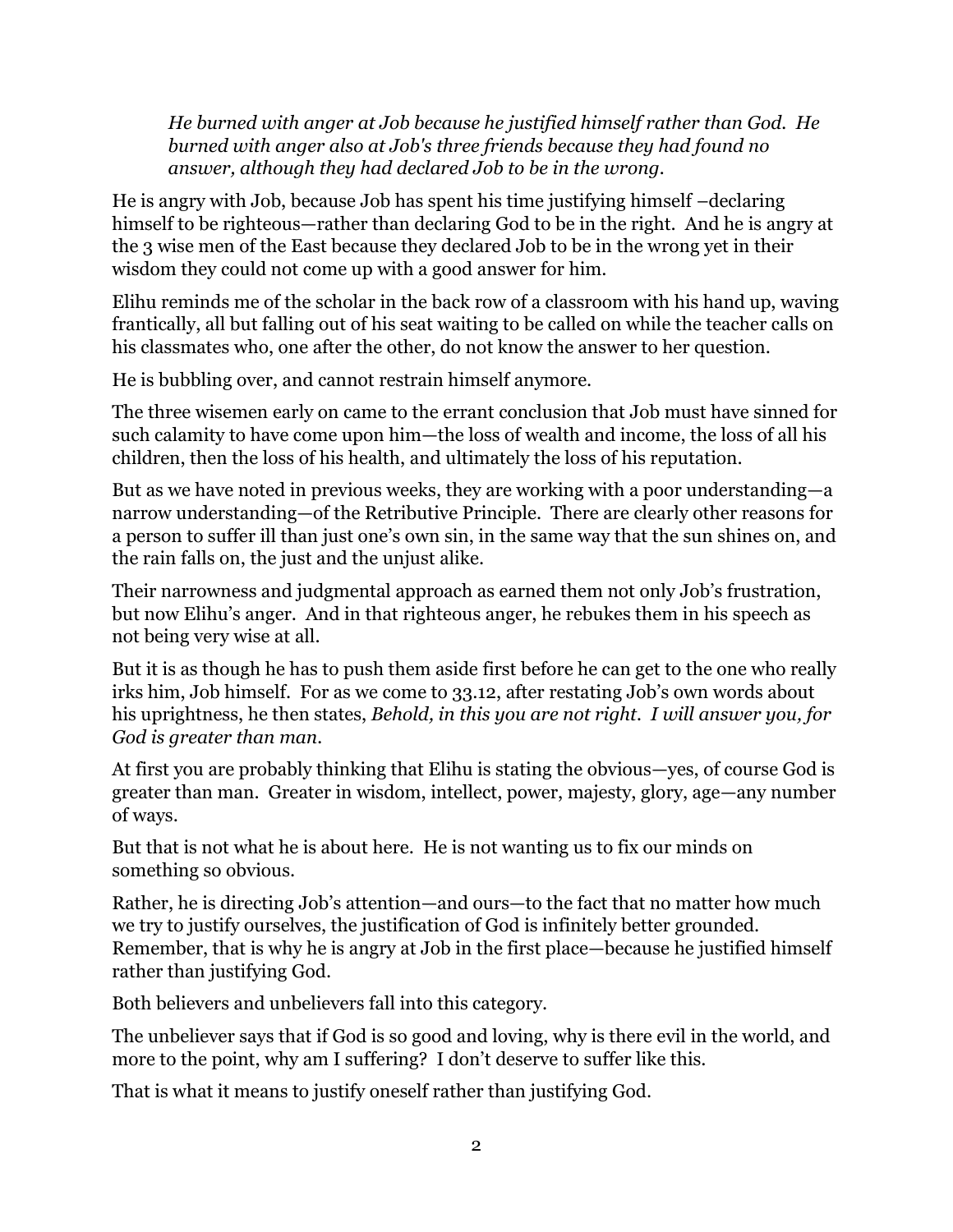And we both know that it is not just the unbeliever who thinks that God is unfair with a person. Maybe we don't voice it, but we think it—that whatever hard time we are going through is unjust punishment.

Our error is no different from Job's.

Job is right in acknowledging that God is the one behind his suffering.

He is wrong in thinking that God is directly involved because Job has done something wrong.

The error is thinking that God is limited either in his goodness or his power. Either God isn't good to me, or he is unable to intervene in this fallen world.

But if we have paid attention to the first 2 chapters of his book, then we know differently, something that Job cannot see in his own life, and that unfortunately, we forget when it comes to *our* own lives.

God has allowed the adversary to afflict Job not to punish him or destroy him, but to actually show how righteous Job really is! The vindication that Job wants, is exactly what God is presenting in all that is going on.

Job's error, our error when we follow his example in this, is borderline idolatry—making God to be as limited as we are—to make God in our image, forgetting that we are made in his.

We think that God's understanding of our current struggles is no greater than ours. We assume, to our harm, that he cannot see any further than we can, and perhaps even that he can do nothing about what is going on any more than we can.

Nothing could be further from the truth.

It is as we reflect upon the scriptures that we come to the understanding that God always does what is just, right, good. And that in our justification of God, not ourselves, we verbalize that he always does what is right and good. Even the pagan king Nebuchadnezzar was able to confess that all God's ways are just. He governs the world with righteousness, Psalm 9.8 tells us.

We may not see that in our current events—be it the coming election, the effects of the China virus, the loss of jobs, health, and the like. That is because as creatures—created beings—we cannot see and know what the Creator/Sustainer knows. We know, at best, because we observe and reason.

He knows because he *causes*. He *works*. And he always does things in accordance with his perfect, sinless, all-powerful nature. If he were a deity of our own creation, he would have our limitations—which is the case with every other man-made religion. Each god, each deity, is made in man the creator's image.

Each human-created deity falls short of human expectation and need.

What everyone needs is a God who is more powerful, more loving, more holy, more wise than we are. And fortunately for us, that is the God we have come to worship this